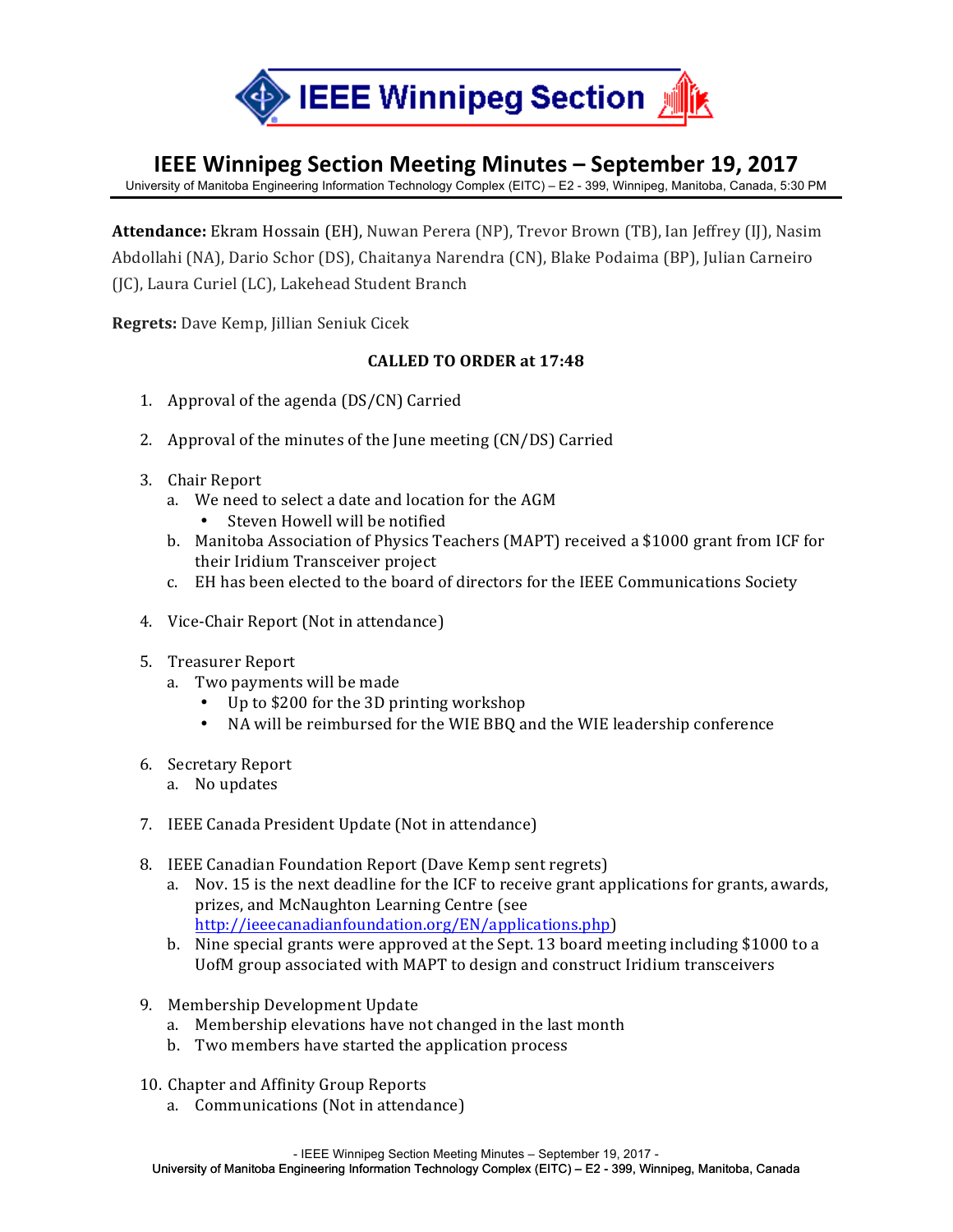- b. Computer and Computational Intelligence (II)
	- IEEEXtreme 11.0 coming up on Oct. 14
		- i. Room has already been booked
		- ii. We need to focus on advertising this event to student this  $\iint$  is not teaching this term
		- iii. CN will organize an info session
		- iv. Motion to approve up to  $$100$  for pizza for Lakehead during the competition (LC/NA) Passed
		- v. Motion to approve up to \$200 for pizza for students at the UofM during the competition (DS/NA) Passed
		- vi. ECE and the Engineering Faculty supported the event last year, IJ will request support again for this year
- c. EMBS (Not in attendance)
- d. EduManCom (Not in attendance)
- e. PES (Not in attendance)
- f. Waves (CN)
	- DL talks will be held on Oct. 6 and 13
- g. RobConIM (Not in attendance)
- h. GRSS-AES (DS)
	- Nothing to report
- i. YP (Not in attendance)
	- YP is still looking for a new Chair
	- A 3D printing workshop was held during the summer i.  $\sim$  20 attendees
- j. Life Members (Not in attendance)
- k. WIE (NA)
	- BBQ was held in July, attended by  $\sim$  50 people
		- First event using online payment/registration tools
	- Held a networking event at the end of August
	- Organizing a WIE panel discussion during EPEC conference in October in Saskatoon
	- NA would like to improve WIE membership in the Section (only 26 active members)
- l. TISP (Jillian Seniuk Cicek sent regrets)
- m. Newsletter (Not in attendance)
- 11. Reports from student branch chairs
	- a. University of Manitoba (Not in attendance)
		- Requesting funding for a student branch exchange
			- i. Chelsea Taylor went to Montreal
			- ii. Motion to cover \$28.30 worth of trip expenses (IJ/DS) Passed
		- Student branch will support IEEEXtreme as in the past, supply fridge, chairs, etc.
	- b. Lakehead University (Craig)
		- New executive team for the Lakehead student branch
		- Events held last year include two technical talks, one orientation event, a paintball event, MLC lab tour
		- MLC will be formally opening this year
		- We will try to include the Lakehead group in technical seminars, LC will advertise i. A list of topics of interest from the Lakehead students would be helpful
	- c. Assiniboine College (Not in attendance)